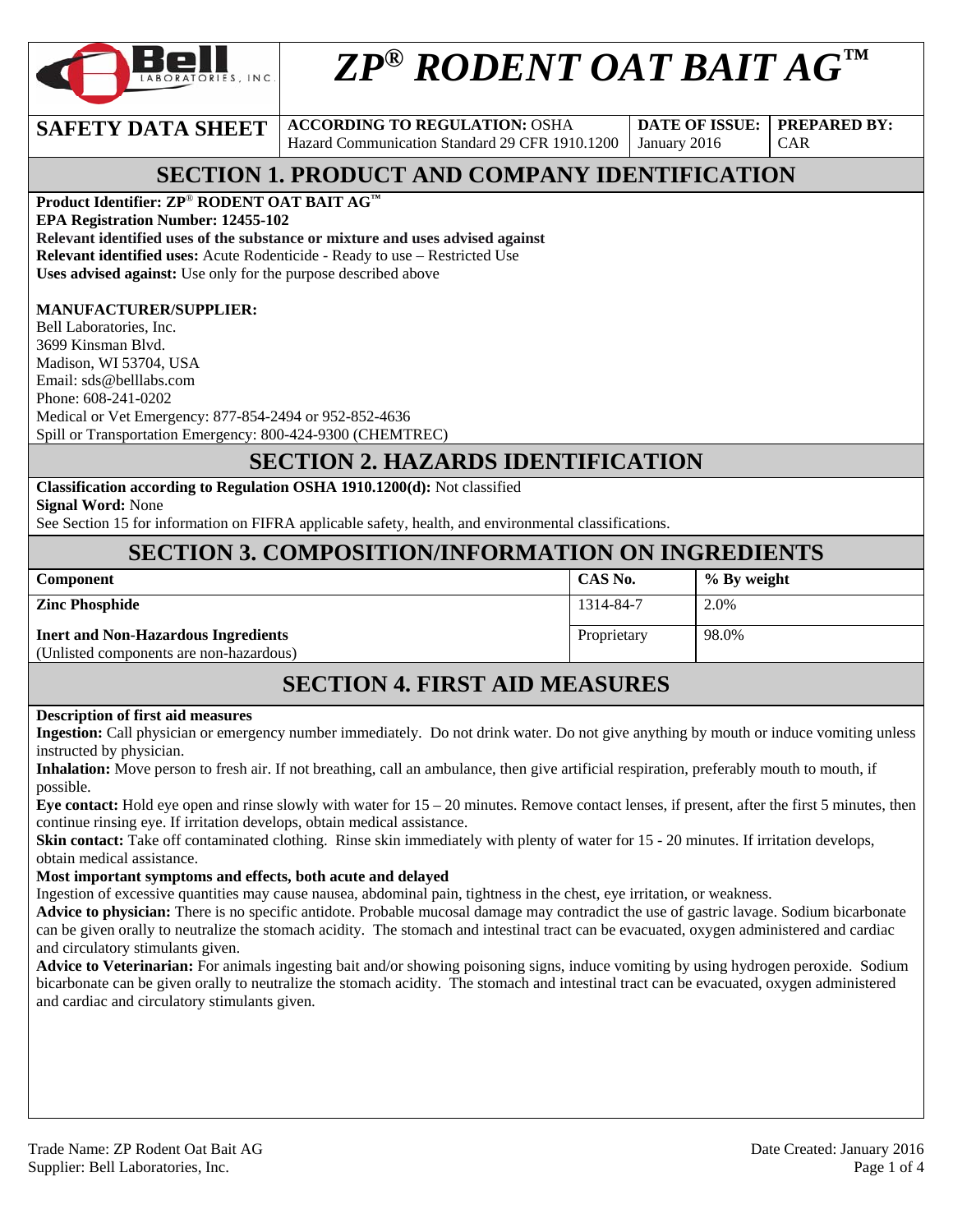### **SECTION 5. FIRE-FIGHTING MEASURES**

#### **Extinguishing media**

Suitable Extinguishing Media: Dry chemical, soda ash, sand, or inert gas.

Unsuitable Extinguishing Media: Avoid water or foam as they may form phosphine gas upon contact with zinc phosphide.

**Special hazards arising from the mixture:** High temperature decomposition or burning in air can result in the formation of toxic or flammable gases, which may include flammable phosphine gas, oxides of phosphorus, and zinc.

**Advice for firefighters:** Wear protective clothing and self-contained breathing apparatus. Fight fire upwind and evacuate downwind as appropriate.

### **SECTION 6. ACCIDENTAL RELEASE MEASURES**

**Personal precautions, protective equipment and emergency procedures**: Gloves, long sleeve shirt, long pants, shoes, and socks should be worn when handling the bait. Collect spillage without creating dust.

**Environmental precautions:** Do not allow bait to enter drains or water courses. Where there is contamination of streams, rivers or lakes contact the appropriate environment agency.

**Methods and materials for containment and cleaning up**

**For Containment:** Carefully sweep up spilled material immediately. Avoid contact with dust. Place in properly labeled container for disposal or re-use.

**For Cleaning Up:** Wash contaminated surfaces with detergent. Dispose of all wastes in accordance with all local, regional and national regulations.

**Reference to other sections:** Refer to Sections 7, 8 & 13 for further details of personal precautions, personal protective equipment and disposal considerations.

### **SECTION 7. HANDLING AND STORAGE**

**Precautions for safe handling**: Do not handle the product near food, animal foodstuffs or drinking water. Keep out of reach of children. Do not use near heat sources, open flame, or hot surfaces. As soon as possible, wash hands thoroughly after applying bait and before eating, drinking, chewing gum, using tobacco, or using the toilet.

**Conditions for safe storage, including any incompatibilities:** Store only in original container in a cool, dry place, inaccessible to pets and wildlife. Do not contaminate water, food or feed by storage or disposal. Keep containers closed and away from other chemicals.

### **SECTION 8. EXPOSURE CONTROLS/PERSONAL PROTECTION**

| <b>Established Limits</b> |  |
|---------------------------|--|
|                           |  |

| Component      | OSHA            | ACGIH           | <b>Other Limits</b> |
|----------------|-----------------|-----------------|---------------------|
| Zinc Phosphide | Not Established | Not Established | Not Established     |

**Appropriate Engineering Controls:** Not required

**Occupational exposure limits:** Not established

#### **Personal Protective Equipment:**

**Respiratory protection:** Persons loading pellets or baits into aircraft or mechanical ground equipment and persons loading/applying with a hand-pushed or hand-held equipment, such as a push-type spreader or cyclone spreader, must wear a dust/mist filtering respiration (MSHA/NIOSH approval number prefix TC-21C or a NIOSH-approved respirator with a R, P, or HE filter).

**Eye protection:** Protective eyewear.

**Skin protection:** Gloves, long sleeve shirt, long pants, shoes, and socks should be worn when handling the bait.

**Hygiene recommendations:** Keep and wash PPE separately from other laundry. Remove PPE immediately after handling this product. Wash the outside of gloves before removing. As soon as possible, wash hands thoroughly after applying bait and before eating, drinking, chewing gum, using tobacco or using the toilet, and change into clean clothing.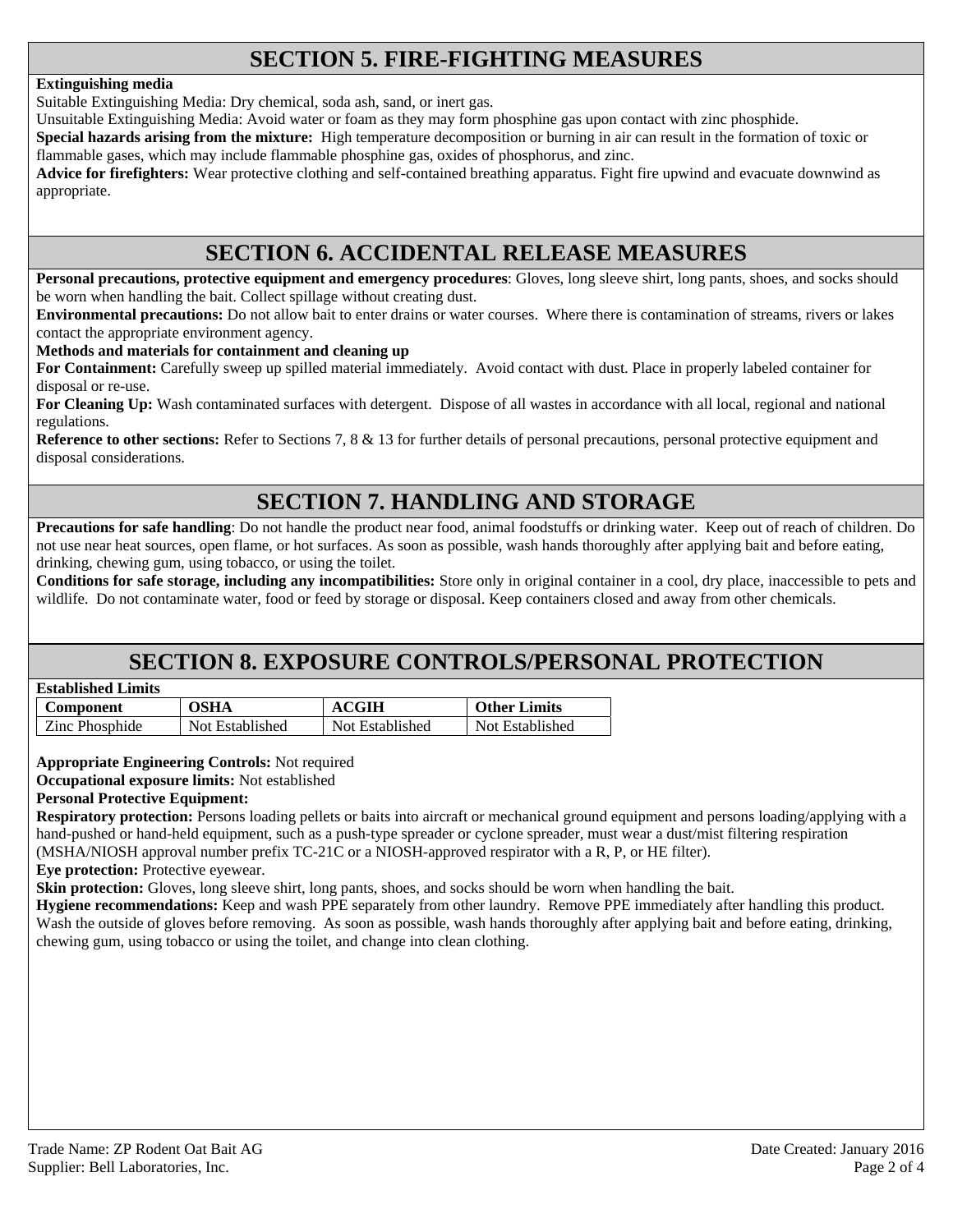### **SECTION 9. PHYSICAL AND CHEMICAL PROPERTIES**

| Information on basic physical and chemical properties |                                                                                   |
|-------------------------------------------------------|-----------------------------------------------------------------------------------|
| <b>Appearance/Color:</b>                              | Grey oat groat                                                                    |
| Odor:                                                 | Garlic-like                                                                       |
| <b>Odor Threshold:</b>                                | Not applicable, odor not associated with a hazardous material.                    |
| pH:                                                   | Not applicable, is not dispersible with water.                                    |
| <b>Melting point:</b>                                 | Not applicable to rodenticide bait                                                |
| <b>Boiling point:</b>                                 | Not applicable to rodenticide bait                                                |
| <b>Flash point:</b>                                   | Not applicable, does not contain components classified as flammable.              |
| <b>Evaporation rate:</b>                              | Not applicable, is a solid.                                                       |
| <b>Flammability:</b>                                  | Not applicable, is a solid.                                                       |
| <b>Upper/lower flammability or explosive limits:</b>  | Not applicable, does not contain components classified as flammable or explosive. |
| <b>Vapor Pressure:</b>                                | Not applicable to rodenticide bait                                                |
| <b>Vapor Density:</b>                                 | Not applicable, is a solid                                                        |
| <b>Relative Density:</b>                              | 1.27 g/mL @ $20^{\circ}$ C                                                        |
| <b>Solubility (water):</b>                            | Not water soluble                                                                 |
| <b>Solubility (solvents):</b>                         | Not applicable to rodenticide bait                                                |
| <b>Partition coefficient: n-octanol/water:</b>        | Not applicable to rodenticide bait                                                |
| <b>Auto-ignition temperature:</b>                     | Not applicable, does not contain components classified as flammable.              |
| <b>Decomposition temperature:</b>                     | Not applicable to rodenticide bait                                                |
| <b>Viscosity:</b>                                     | Not applicable, is not a liquid.                                                  |
|                                                       |                                                                                   |

### **SECTION 10. STABILITY AND REACTIVITY**

**Reactivity:** Stable when stored in original container in a cool, dry location.

**Chemical stability:** Stable when stored in original container in a cool, dry location.

**Possibility of hazardous reactions:** Refer to Hazardous decomposition products

**Conditions to avoid:** Avoid extreme temperatures (below 0°C or above 40°C).

**Incompatible materials**: Avoid water, acidic materials.

**Hazardous decomposition products:** Avoid exposure to acidic conditions, light, heat, and extreme humidity. Exposure to acidic conditions may result in the liberation of flammable phosphine gas. Oxides of zinc and phosphide.

## **SECTION 11. TOXICOLOGICAL INFORMATION**

#### **Information on toxicological effects**

**Acute Toxicity** 

**LD50, oral (ingestion):** >2000 mg/kg (rats) (Zinc phosphide Rat LD50 oral: 21.0 mg/kg bw).

**LD50, dermal (skin contact):** > 5001 mg/kg (rats) (Zinc phosphide rabbit LD50 dermal: 2000 - 5000 mg/kg bw).

**LC50, inhalation:** Product is an oat groat and therefore exposure by inhalation is not relevant.

**Skin corrosion/irritation :** Not irritating to skin.

**Serious eye damage/Irritation:** Slight eye irritation potential

**Respiratory or skin sensitization:** Dermal sensitization: Not a Sensitizer (Guinea pig maximization test).

**Germ cell mutagenicity:** Contains no components known to have a mutagenetic effect.

| Carcinogenicity:<br>Contains no components known to have a carcinogenetic effect. |            |            |            |
|-----------------------------------------------------------------------------------|------------|------------|------------|
| Components                                                                        | VTD<br>,,, | <b>ARC</b> | OSHA       |
| Zinc Phosphide                                                                    | Not listed | Not listed | Not listed |

**Reproductive Toxicity:** No data

**Aspiration Hazard:** Not applicable. Product is an oat groat.

**Target Organ Effects:** None

### **SECTION 12. ECOLOGICAL INFORMATION**

**Ecotoxicity Effects:** This product is extremely toxic to fish, birds and other wildlife. Dogs and predatory and scavenging mammals and birds might be poisoned if they feed upon animals that have eaten this bait. Do not apply this product directly to water or to areas where surface water is present or to intertidal areas below the mean high water mark. Runoff also may be hazardous to aquatic organisms in water adjacent to treated areas. Do not contaminate water when disposing of equipment wash water or rinsate.

**Persistence and degradability:** Product is inherently biodegradable. Zinc phosphide rapidly decomposes in water.

**Bioaccumulative potential:** Not determined. Zinc phosphide water solubility is extremely low (< 0.1mg/l).

**Mobility in Soil:** Not determined. Mobility of zinc phosphide in soil is considered to be limited.

**Other adverse effects:** None.